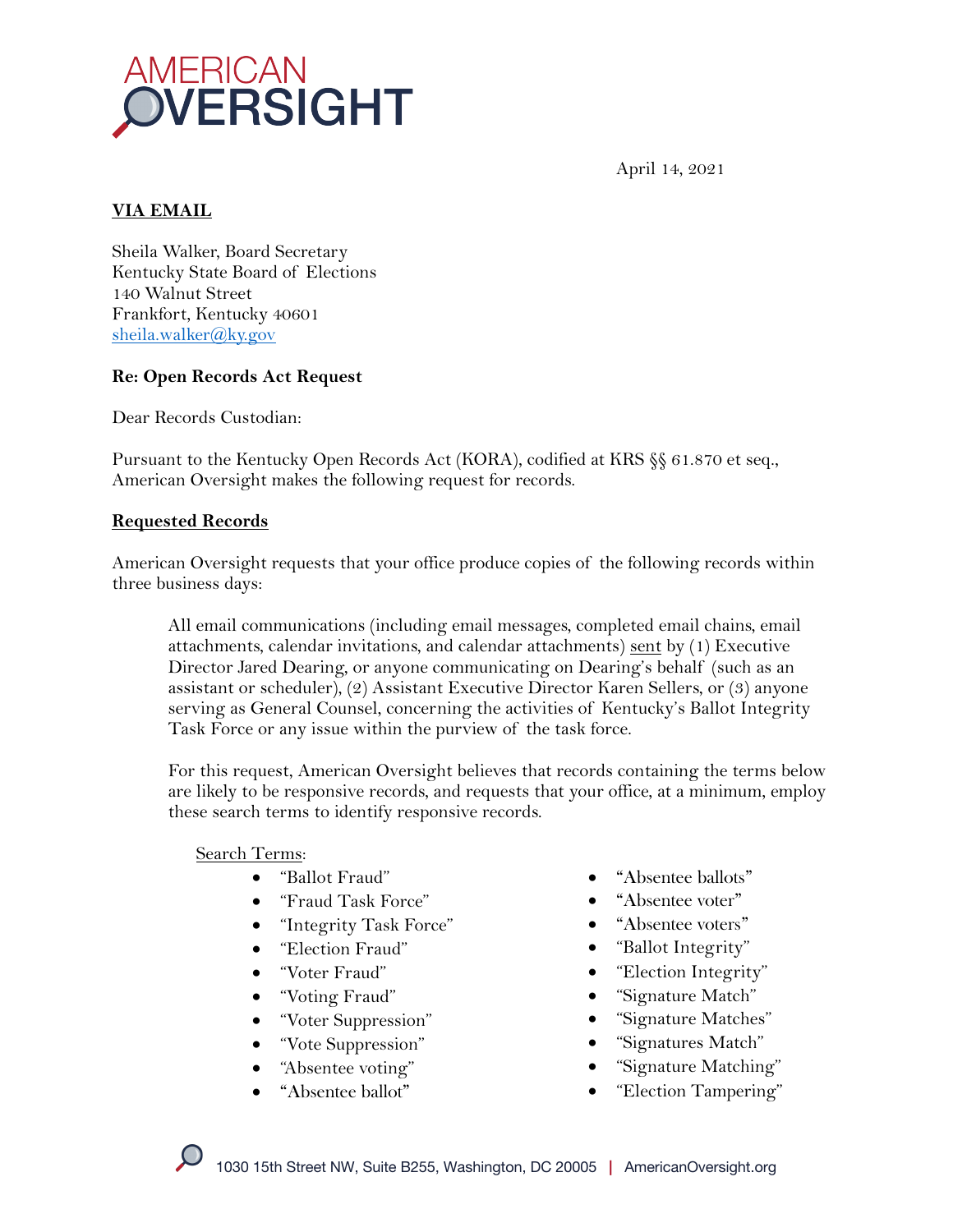- "Election Manipulation"
- Harvesting

• "Voter Impersonation"

In an effort to accommodate your office and reduce the number of potentially responsive records to be processed and produced, American Oversight has limited its request to emails sent by the listed custodians. To be clear, however, American Oversight still requests that complete email chains be produced, displaying both sent and received messages. This means, for example, that both Executive Director Dearing's response to an email containing one of the listed search terms and the initial received message are responsive to this request and should be produced.

Please provide all responsive records from September 22, 2020, to the date the search is conducted.

### **Pursuant to KRS § 61.880(1), American Oversight requests that you notify us within three workdays as to whether you will comply with this request.**

### **Statement of Noncommercial Purpose**

This request is for noncommercial purposes, and American Oversight respectfully requests a waiver of any fees associated with processing this request for records. To the extent any fees are charged, pursuant to KRS § 61.874(3), American Oversight asks that such fees be limited to the actual cost of reproduction and exclude the cost of agency staff time.

This request is primarily and fundamentally for non-commercial purposes. American Oversight seeks the records requested to inform the public regarding Kentucky's efforts to publicize instances of election fraud. Claims of widespread election fraud are of significant public interest both in Kentucky and nationwide.<sup>1</sup> Records with the potential to shed light on this matter would contribute significantly to public understanding of operations of the government, including what specific steps Kentucky's Ballot Integrity Task Force has taken or intends to take in order to support ballot integrity.

Furthermore, as a  $501(c)(3)$  nonprofit, American Oversight does not have a commercial purpose and the release of the information requested is not in American Oversight's

https://spectrumnews1.com/ky/lexington/news/2020/11/20/there-are-no-knowncases-of-voter-fraud-in-kentucky-election; Daniel Desrochers, *Group's Claims of Irregularities in Kentucky Governor Election Quickly Debunked*, Lexington Herald-Leader (Nov. 13, 2019, 5:54 PM), https://www.kentucky.com/news/politics-

government/article237320779.html; Emma Kinery, *What's Behind the Latest Fight Over Americans' Right to Vote*, Wash. Post (Mar. 29, 2021, 10:57 AM),

https://www.washingtonpost.com/business/whats-behind-the-latest-fightoveramericans-right-to-vote/2021/03/26/12ec2a64-8e5b-11eb-a33eda28941cb9ac\_story.html.

<sup>1</sup> *See, e.g.*, Adam K. Raymond, *There Are "No Known Cases" of Voter Fraud in Kentucky*, Spectrum 1 News (Nov. 20, 2020, 4:45 PM),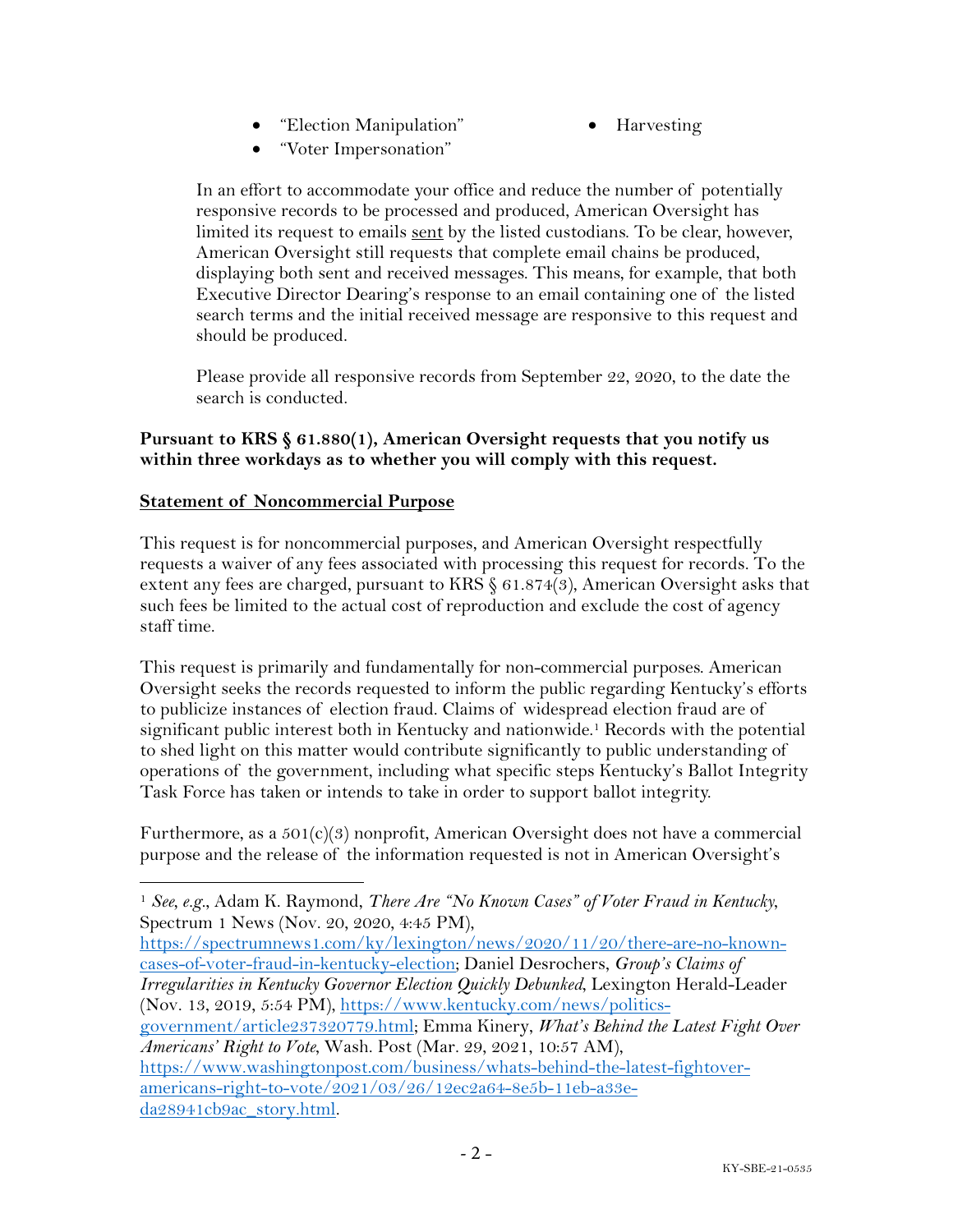financial interest. American Oversight's mission is to promote transparency in government, to educate the public about government activities, and to ensure the accountability of government officials. American Oversight uses the information gathered, and its analysis of it, to educate the public through reports, press releases, or other media. American Oversight also makes materials it gathers available on its public website and promotes their availability on social media platforms, such as Facebook and Twitter.<sup>2</sup>

American Oversight has also demonstrated its commitment to the public disclosure of documents and creation of editorial content through numerous substantive analyses posted to its website.3 Examples reflecting this commitment to the public disclosure of documents and the creation of editorial content include the posting of records related to the organization's investigations into misconduct and corruption in state governments; <sup>4</sup> the posting of records related to an ethics waiver received by a senior Department of Justice attorney and an analysis of what those records demonstrated regarding the Department's process for issuing such waivers;<sup>5</sup> posting records received as part of American Oversight's "Audit the Wall" project to gather and analyze information related to the administration's proposed construction of a barrier along the U.S.-Mexico border, and analyses of what those records reveal;<sup>6</sup> posting records regarding potential self-dealing at the Department of Housing & Urban Development and related analysis;<sup>7</sup> posting records and analysis relating to the federal government's efforts to sell nuclear technology to Saudi Arabia;<sup>8</sup> and posting records and analysis regarding the Department of Justice's decision in response to demands from Congress to direct a U.S. Attorney to undertake a wide-ranging review and make

<sup>2</sup> American Oversight currently has approximately 15,700 page likes on Facebook and 106,200 followers on Twitter. American Oversight, FACEBOOK,

https://www.facebook.com/weareoversight/ (last visited Apr. 13, 2021); American Oversight (@weareoversight), TWITTER, https://twitter.com/weareoversight (last visited Apr. 12, 2021).

<sup>3</sup> *News*, American Oversight, https://www.americanoversight.org/blog. 4 *State Investigations*, American Oversight, https://www.americanoversight.org/states.

<sup>5</sup> *DOJ Records Relating to Solicitor General Noel Francisco's Recusal*, American Oversight, https://www.americanoversight.org/document/doj-civil-division-response-noelfrancisco-compliance; *Francisco & the Travel Ban: What We Learned from the DOJ Documents*, American Oversight, https://www.americanoversight.org/francisco-thetravel-ban-what-we-learned-from-the-doj-documents.

<sup>6</sup> *See generally Audit the Wall*, American Oversight,

https://www.americanoversight.org/investigation/audit-the-wall; *see, e.g.*, *Border Wall Investigation Report: No Plans, No Funding, No Timeline, No Wall*, American Oversight, https://www.americanoversight.org/border-wall-investigation-report-no-plans-nofunding-no-timeline-no-wall. 7 *Documents Reveal Ben Carson Jr.'s Attempts to Use His Influence at HUD to Help His* 

*Business*, American Oversight, https://www.americanoversight.org/documents-revealben-carson-jr-s-attempts-to-use-his-influence-at-hud-to-help-his-business. 8 *Investigating the Trump Administration's Efforts to Sell Nuclear Technology to Saudi* 

*Arabia*, American Oversight, https://www.americanoversight.org/investigating-thetrump-administrations-efforts-to-sell-nuclear-technology-to-saudi-arabia.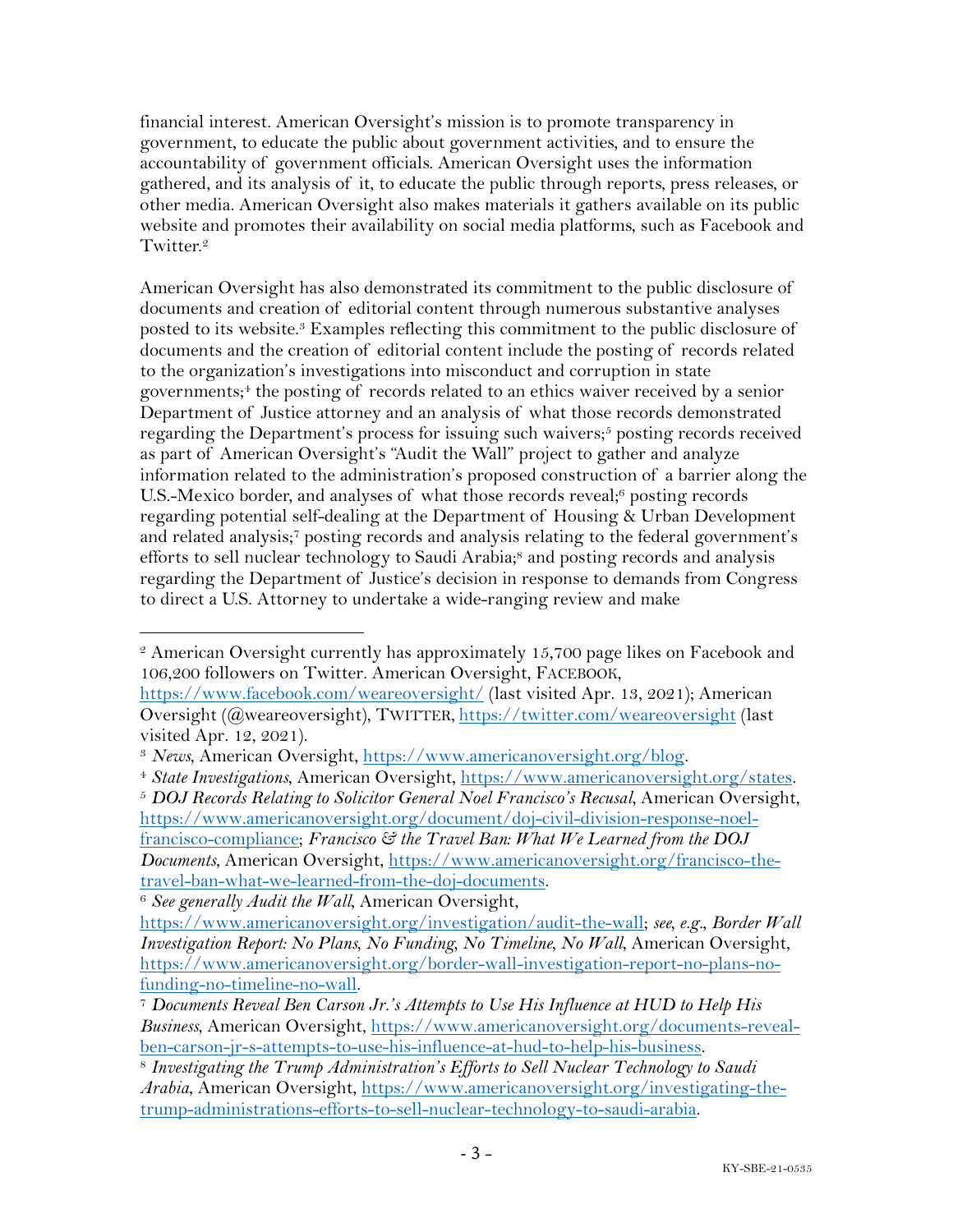recommendations regarding criminal investigations relating to the President's political opponents and allegations of misconduct by the Department of Justice itself and the Federal Bureau of Investigation.9

## **Guidance Regarding the Search & Processing of Requested Records**

In connection with its request for records, American Oversight provides the following guidance regarding the scope of the records sought and the search and processing of records:

- Our request for records includes any attachments to those records or other materials enclosed with those records when they were previously transmitted. To the extent that an email is responsive to our request, our request includes all prior messages sent or received in that email chain, as well as any attachments to the email.
- Please search all relevant records or systems containing records regarding agency business. Do not exclude records regarding agency business contained in files, email accounts, or devices in the personal custody of your officials, such as personal email accounts or text messages.
- In the event some portions of the requested records are properly exempt from disclosure, please disclose any reasonably segregable non-exempt portions of the requested records. *See* KRS § 61.878(4). If a request is denied in whole, please state specifically why it is not reasonable to segregate portions of the record for release.
- Please take appropriate steps to ensure that records responsive to this request are not deleted by the agency before the completion of processing for this request. If records potentially responsive to this request are likely to be located on systems where they are subject to potential deletion, including on a scheduled basis, please take steps to prevent that deletion, including, as appropriate, by instituting a litigation hold on those records.

## **Conclusion**

If you have any questions regarding how to construe this request for records or believe that further discussions regarding search and processing would facilitate a more efficient production of records of interest to American Oversight, please do not hesitate to contact American Oversight to discuss this request. American Oversight welcomes an opportunity to discuss its request with you before you undertake your search or incur search or duplication costs. By working together at the outset, American Oversight and your agency can decrease the likelihood of costly and time-consuming litigation in the future.

<sup>9</sup> *Sessions' Letter Shows DOJ Acted on Trump's Authoritarian Demand to Investigate Clinton*, American Oversight, https://www.americanoversight.org/sessions-letter.